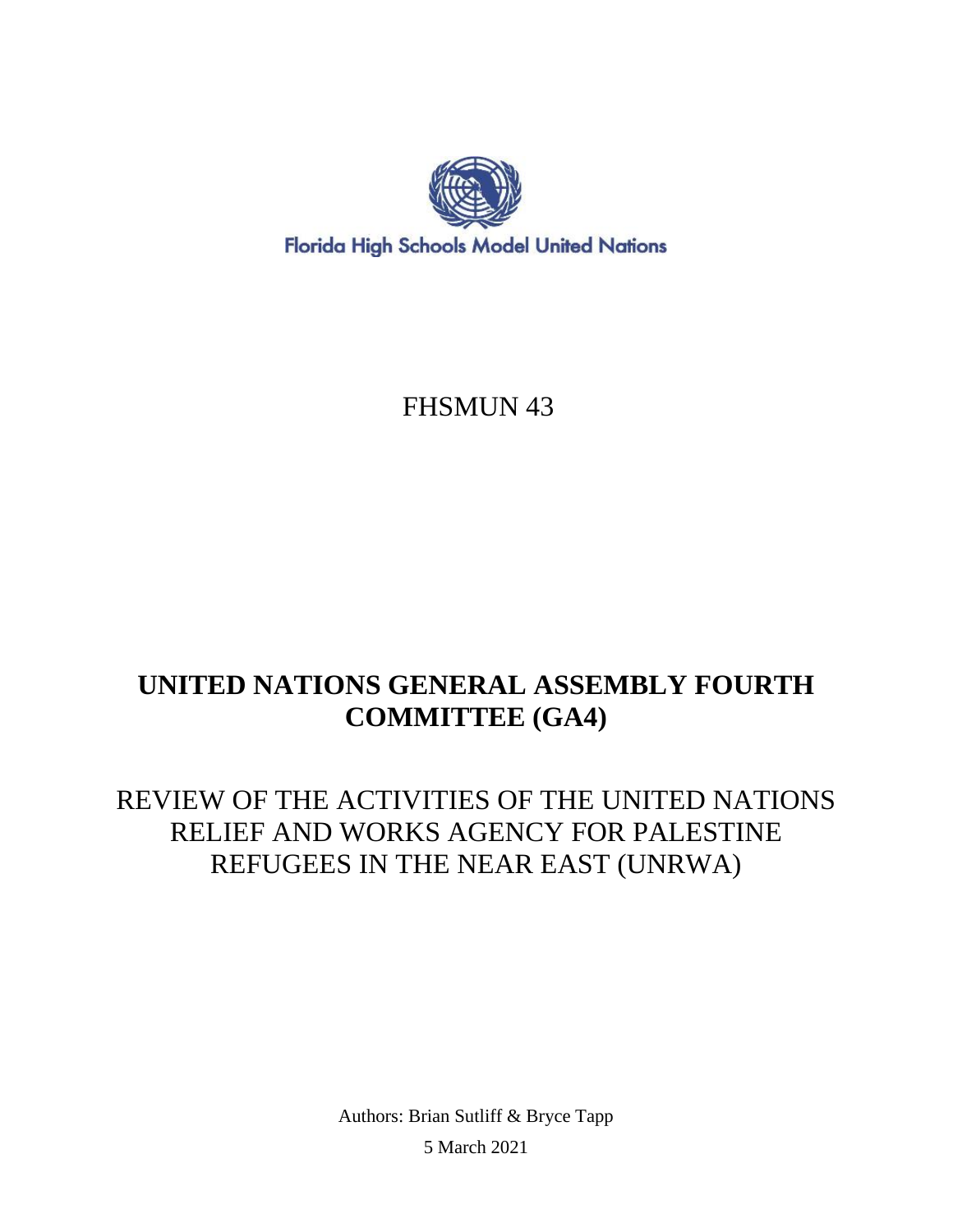*"It is imperative that we keep this long-term vision alive. It starts by replacing anger and disillusionment with hope for a future in which both Palestinians and Israelis live side by side, in peace and security."*

Secretary-General's remarks to the General Assembly Meeting on the Situation in the Middle East and Palestine, 20 May 2021

*"*The General Assembly Reaffirms *the inalienable rights of the Palestinian people in Palestine, including: The right to self-determination without external interference; The right to national independence and sovereignty."*

General Assembly Resolution 3236 (XXIX), 22 November 1974

"Resolves *that the [Palestinian] refugees wishing to return to their homes and lie at peace with their neighbors should be permitted to do so at the earliest practicable date, and that compensation should be paid for the property of those choosing not to return and for loss of or damage to property which, under principles of international law of in equity, should be made good by the Governments or authorities responsible"*

General Assembly Resolution 194 (III), 11 December 1948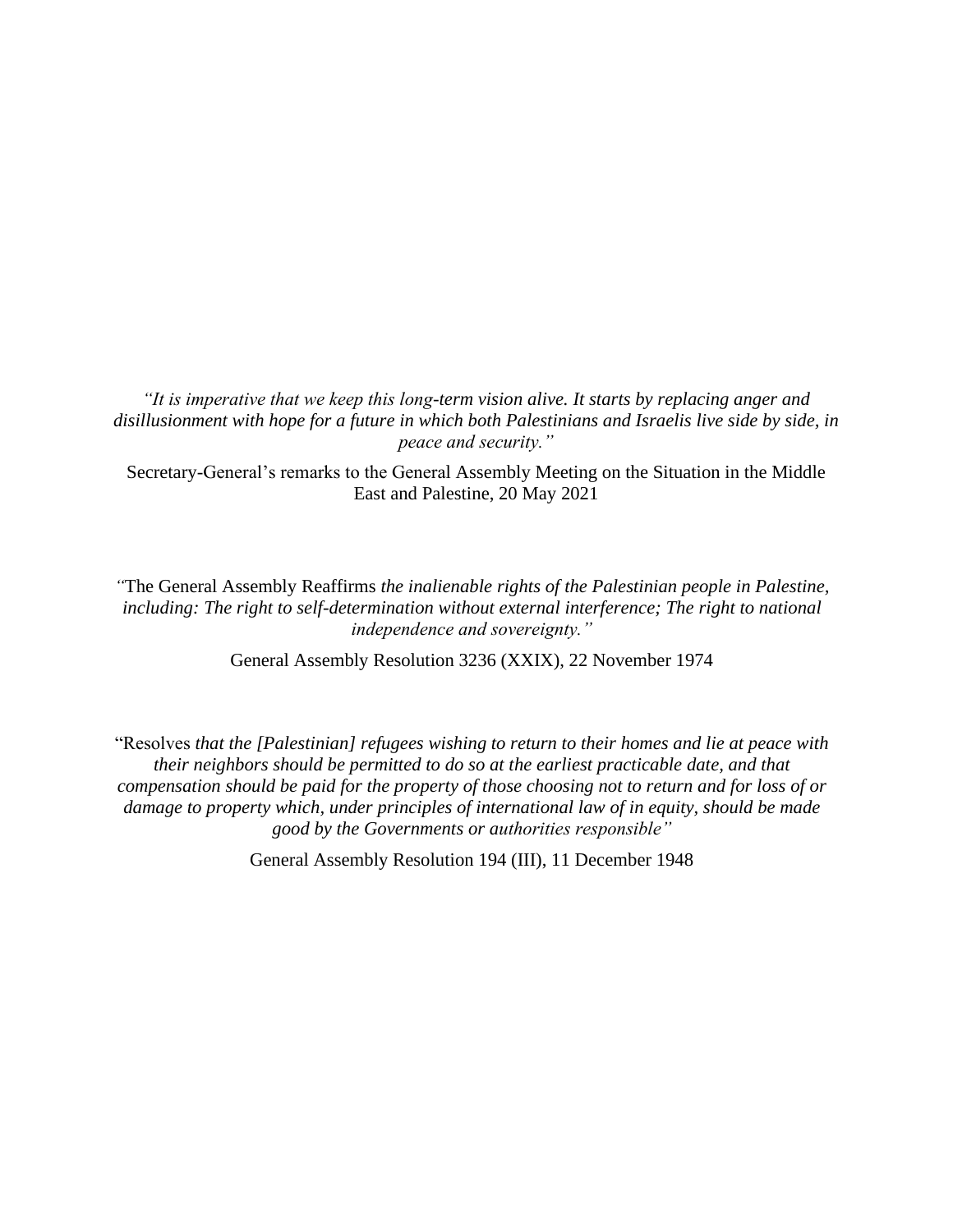#### **COMMITTEE BRIEF**

#### **Introduction**

Within the UN System, the most controversial bodies are the Security and the UN Relief and Works Agency for Palestine Refugees in the Near East (UNRWA). Created by General Assembly resolution 302 from its fourth session, UNWRA formally began operations on May 1, 1950. Since its founding, UNRWA's mandate has been criticized for a lack of specificity as well as the fact that although UNRWA is still designated as a "temporary" UN body, any end to UNRWA's work does not appear to be in sight. Criticisms of UNRWA are invariably combined with broader criticisms of political and security developments within the Palestinian territories of the West Bank and the Gaza Strip as well as in Palestinian refugee camps throughout the modern Middle East. Delegates to the General Assembly Fourth Committee must analyze the activities of UNRWA and then provide appropriate recommendations to improve UNRWA's efficacy and possibly its mandate as well.

#### **Rationale for Creating UNRWA**

The creation of the state of Israel in the late 1940s was accompanied by the exodus of approximately 750,000 Palestinian refugees and the General Assembly quickly adopted the concept of the "right to return" of these original Palestinian refugees; the state of Israel and several of its allies have repeatedly objected to the language and interpretations of the "right to return."<sup>1</sup> The International Crisis Group states more bluntly that "this, of course, flatly contradicts the Israeli position since Israel will not grant each refugee 'the option to choose where they wish to settle' for a variety of reasons, particularly that it would upend the country's demographics by diluting the Jewish majority. In this, Israel enjoys the support of the US and

### Europe."<sup>2</sup>

UNRWA was established through General Assembly resolution 302 (A/RES/302 (IV)) in December 1949 to "carry out in collaboration with local governments … direct relief and works programmes" and "to consult with interested Near Eastern governments concerning measures to be taken by them preparatory to the time when international assistance for relief and works projects is no longer available...."<sup>3</sup> UNRWA's work today consists primarily of being "a service provider to Palestinian refugees, though it neither represents them officially nor administers refugee camps."<sup>4</sup> Lance Bartholomeusz, Chief of the International Law Division for UNRWA, asserts that "while UNRWA's mandate permits it to perform an incidental role, other entities have a central role in the resolution of the Palestine refugee issue, notably the UN Conciliation Commission for Palestine (UNCCP), the Security Council, the Secretary-General, UNSCO [Office of the United Nations Special Coordinator for

<sup>&</sup>lt;sup>1</sup> UN General Assembly Resolution 194, A/RES/194 (III) December 11, 1948.

<sup>&</sup>lt;sup>2</sup> International Crisis Group (ICG), "Bringing Back the Palestinian Refugee Question" October 9, 2014 p. 12.

<sup>3</sup> A/RES/302 (IV) December 9, 1949

<sup>&</sup>lt;sup>4</sup> International Crisis Group (ICG), "Bringing Back the Palestinian Refugee Question" October 9, 2014 p. 2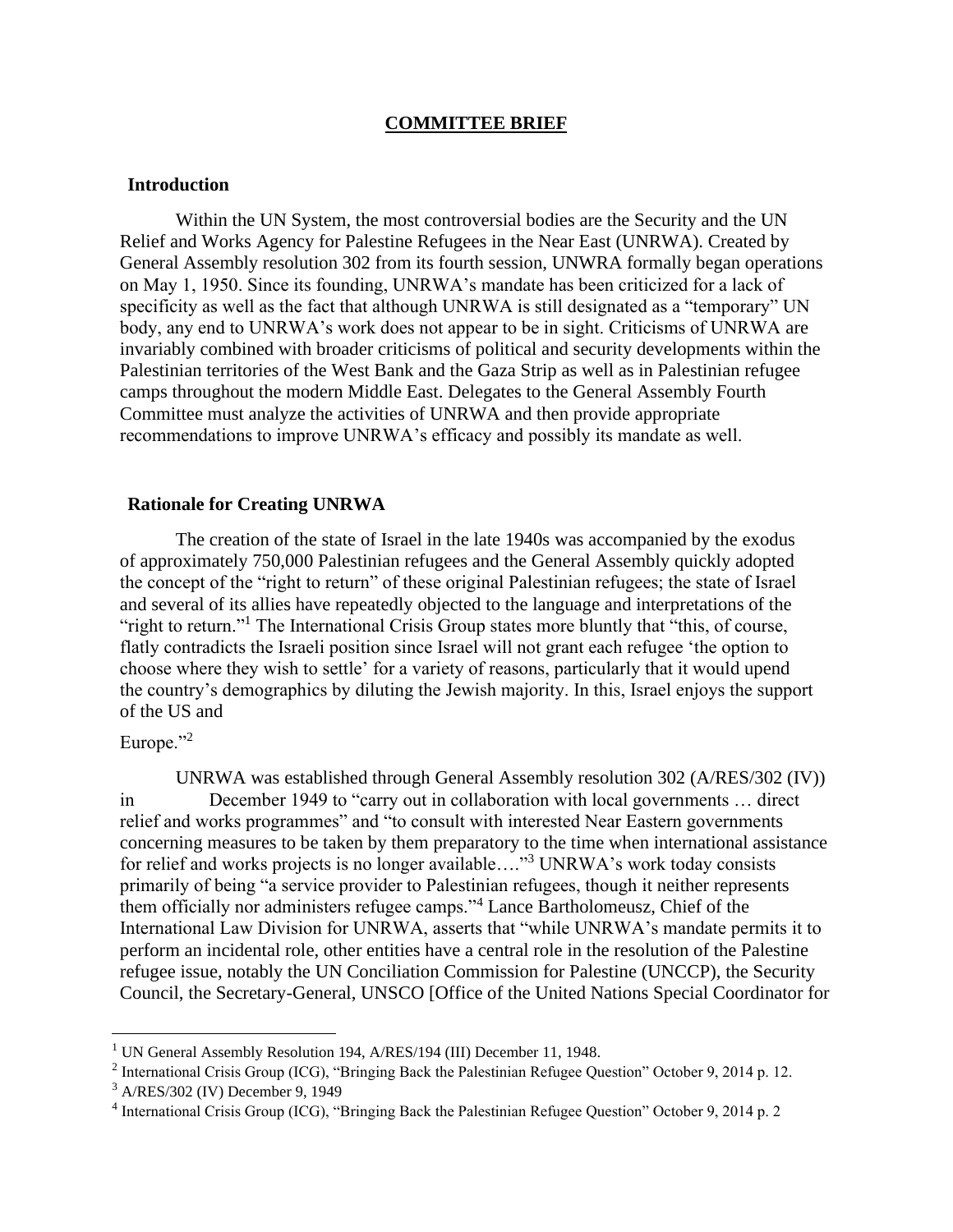the Middle East Peace Process], the General Assembly, and the Palestine Liberation Organization."<sup>5</sup> While the successful and peaceful long-term resolution of the Palestinian refugee situation is vital for peoples throughout the Middle East as well as for the broader international community, UNRWA's specific mandate is not designed to ultimately resolve the Palestinian refugee situation.

#### **UNRWA's Current Activities**

Currently, UNRWA's activities include education, health services, relief and social services, microfinance, infrastructure and camp improvement, and emergency response assistance; these activities directly impact approximately 5 million people in Jordan, Lebanon, Syria, the West Bank and the Gaza Strip.<sup>6</sup> The continued tensions and instability within Israel and the Occupied Territories as well as the horrific civil war in Syria create sustained and increased demands for assistance from UNRWA. "Palestine refugees have been severely and disproportionately affected by the crisis in Syria, with over 60 per cent of the registered population of 540,000 displaced by the armed conflict."<sup>7</sup> UNRWA's wide range of functions and the needs of the community have enhanced its status within the Gaza Strip to the extent that is widely seen as a form of government by many residents. "It is Gaza's second largest employer and has remained as governments and occupations have come and gone for more than 60 years."<sup>8</sup> While many of UNRWA's activities are considered vital by the vast majority of the international community, allegations of providing assistance to armed groups such as Hamas have been issued by Israel and the United States.

In both 2009 and 2014, UNRWA schools in the Gaza Strip have been hit by explosive shells with Israel and Hamas blaming each other for the deaths, injuries and destruction accompanying these strikes. In July 2014, during the height of the most recent armed conflict between Hamas and Israel, 16 Gazans who had sought refuge in an UNRWA school were killed after explosives struck the school before those seeking shelter could be evacuated.<sup>9</sup> Israel has repeatedly asserted that UNRWA schools are being used to store Hamas rockets and that Israeli security forces have provided warnings to UNRWA personnel to prevent Hamas from stockpiling rockets and other weapons inside UNRWA schools.<sup>10</sup>UNRWA staff have publicly condemned the placement of rockets inside schools that it operates in Gaza and called for an end to this practice, as it places civilians and UNRWA staff at considerable risk.<sup>11</sup> UNRWA has also recently reassessed the damage from the July 2014 conflict and is asserting that the damage to refugee homes and shelters is twice its original estimate.<sup>12</sup>

<sup>5</sup> Lance Bartholomeusz, "The Mandate of UNRWA at Sixty" *Refugee Survey Quarterly* Vol. 28, Nos. 2 & 3 2010 p. 471

<sup>&</sup>lt;sup>6</sup> [http://www.unrwa.org.](http://www.unrwa.org/)

<sup>7</sup> UNRWA, "Cash assistance in Syria: A vital lifeline for the most vulnerable" October 17, 2014. Found at: <http://www.unrwa.org/newsroom/features/cash-assistance-syria-vital-lifeline-most-vulnerable>

<sup>8</sup> Ben Hubbard and Jodi Rudoren, "Blast Kills 16 Seeking Haven at Gaza School" *New York Times* July 24, 2014.

<sup>9</sup> Ben Hubbard and Jodi Rudoren, "Blast Kills 16 Seeking Haven at Gaza School" *New York Times* July 24, 2014.

<sup>&</sup>lt;sup>10</sup> David Horovitz, "The trouble with UNRWA" *The Times of Israel July 31*, 2014.

<sup>&</sup>lt;sup>11</sup> UNRWA, "UNRWA Condemns Placement of Rockets, for a Second Time, in One of Its Schools" July 22, 2014.

<sup>&</sup>lt;sup>12</sup> UNRWA, "Urgent Funding Required to Address Unprecedented Destruction in Gaza" December 18, 2014.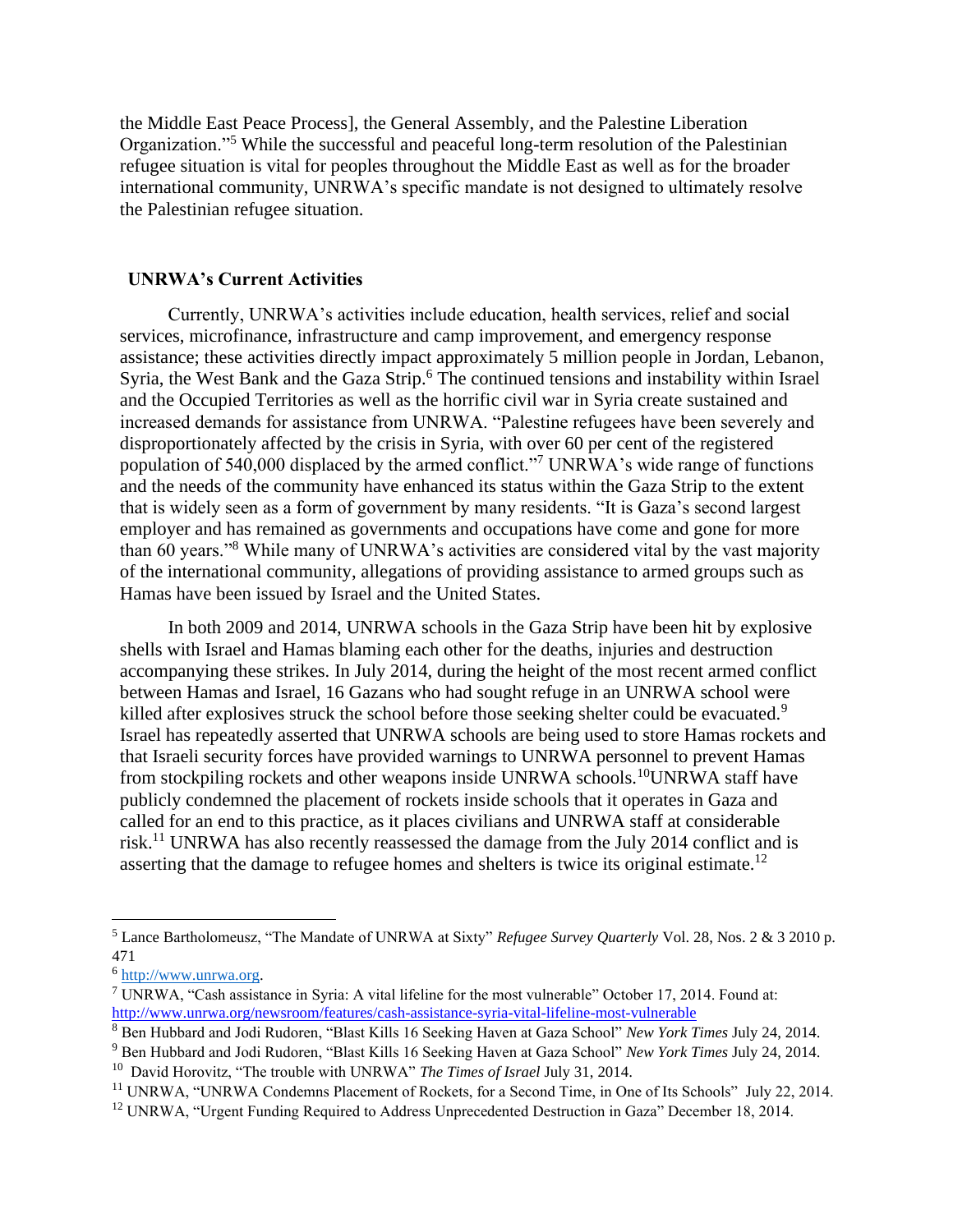In the most recent wave of violence in the region, UNRWA reported that "there were in excess of 160 rockets and 221 mortar shells launched from Gaza as well as 1 anti-tank missile" which contributed to "damage to the main water lines in Jabalia Camp and key road infrastructure around Gaza City".<sup>13</sup> This recent wave of violence also displaced approximately "15,000" Palestinians living in the Gaza Strip bringing the total number of Internal Displaced Persons (IDPs) in Gaza to "71,232."<sup>14</sup>

With the frequent accusations and criticisms lodged against UNRWA, it is not particularly surprising that UNRWA routinely issues press releases of its own seeking to counter the claims of bias as well as aid and support of Hamas.<sup>15</sup> Delegates to the General Assembly Fourth Committee need to be cognizant of these claims about UNRWA's impartiality or potential lack thereof but they must maintain their focus on ensuring that UNRWA and its related civil society partners can most effectively address the myriad issues confronted by the Palestinian refugees.

Further complicating the picture, and certainly serving as convenient fodder for critics of UNRWA's mandate, is the fact that Palestinian refugees who receive assistance from UNRWA do not come under the domain of the UN's Office of the High Commissioner for Refugees (UNHCR). "The 1951 Convention relating to the Status of Refugees and the 1967 Protocol there to exclude Palestine refugees as long as they receive assistance from UNRWA."<sup>16</sup> The UNHCR assists Palestinian refugees outside of the areas where UNRWA specifically works, namely the Occupied Territories, Jordan, Lebanon, and Syria.

#### **Who Should UNRWA Assist?**

The disputes between the Palestinians, their Arab and often developing world allies, and Israel and its Western allies also concern the definition of a Palestinian refugee who is eligible for UNRWA's assistance. The International Crisis Group (ICG) notes that "on account of inconsistent criteria and incomplete data, it is hard to precisely assess the number and location of Palestinian refugees."<sup>17</sup>This imprecision in accounting for, as well as inconsistencies in defining, Palestinian refugees will only fuel further tensions between UNRWA, its supporters, and its critics.

The International Crisis Group further notes that "the standard definition, applied by the UN, considers those displaced in 1948, as well as the descendants of male refugees, to be refugees."<sup>18</sup> Many Israelis dispute this particular formulation of refugees, arguing that in fact "today, the vast majority of those classified by UNRWA as Palestinian refugees are in fact descendants of refugees, not persons who were ever refugees themselves. These are grandchildren and great-grandchildren born in Jordan, the West Bank, Gaza, Lebanon, Syria,

<sup>&</sup>lt;sup>13</sup> Office of the Director of UNRWA Operations Gaza Field Office, "Situation update #9," May 20, 2021 https://www.unrwa.org/sites/default/files/content/resources/situation\_update\_9\_-\_20\_05\_21.pdf  $14$  Ibid.

<sup>15</sup> UNRWA, "Israel Channel Two Retracts False Allegations Against UNRWA" July 20, 2014.

<sup>16</sup> UNRWA, "Frequently Asked Questions" 2014.

<sup>&</sup>lt;sup>17</sup> ICG, "Bringing Back the Palestinian Refugee Question" October 9, 2014 p. 2.

 $18$  Ibid. p. 2.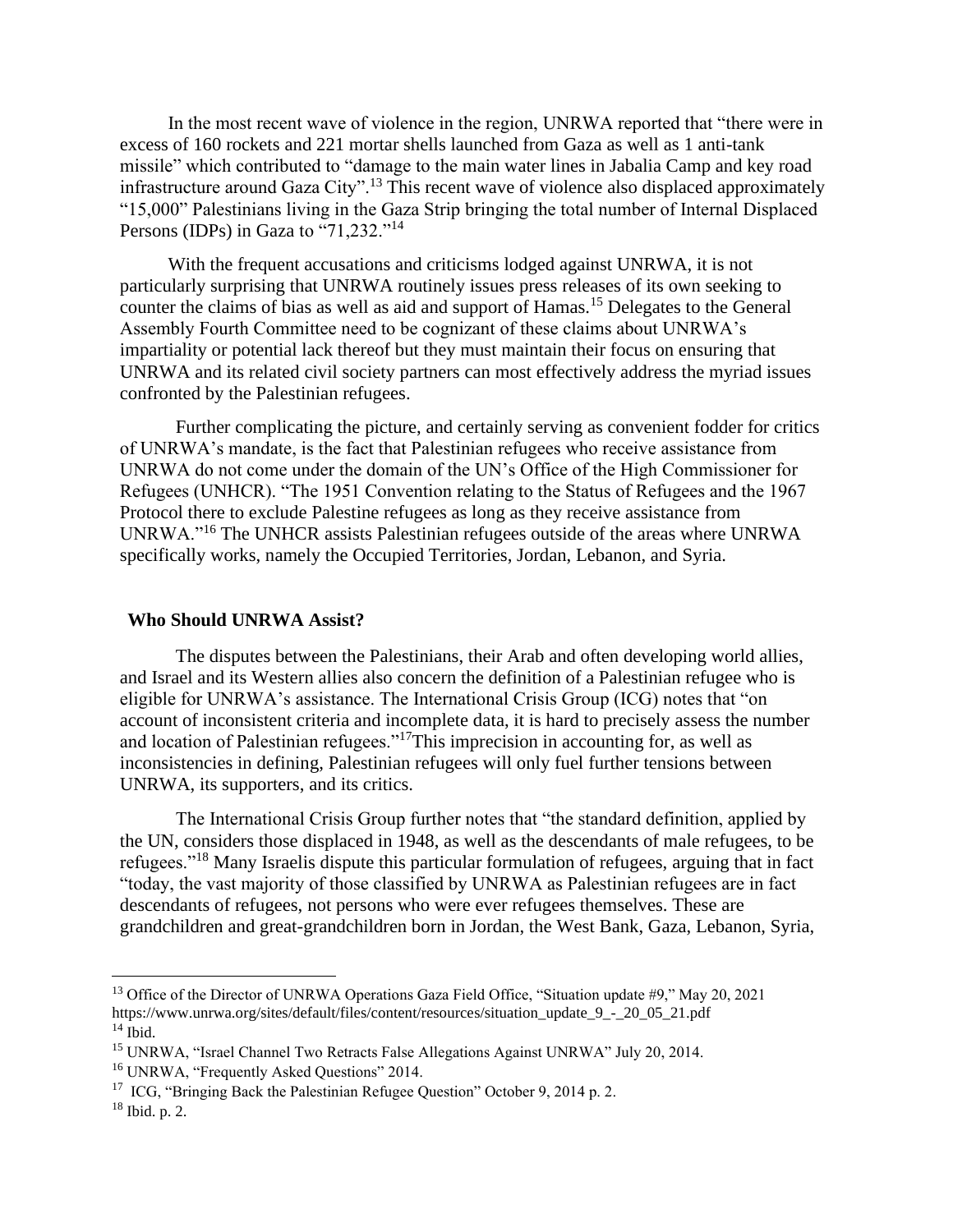and elsewhere—not in pre-1948 Palestine."<sup>19</sup> The violence and upheaval associated with previous, such as the 1967 and 1973 Arab-Israeli Wars, and contemporary conflicts, including 2006, 2009, and 2014 in Gaza as well as the ongoing Syrian civil war, have at least in part propelled some of the growth in the numbers of Palestinian refugees in the Near East. With those numbers now approaching 5 million Palestinian refugees, and rising, in the Occupied Territories, Jordan, Lebanon, and Syria, it is clear that the demands on UNRWA are expected to increase, particularly as progress towards any long-term resolution of the Israeli-Palestinian situation has either been stalled or possibly reversed in the wake of recent conflicts.

Refugees with disabilities are also served under the UNRWA mandate. The agency operates "with a focus on four disability inclusion principles – accessibility, participation, awareness and non-discrimination. … This is achieved by identifying and removing barriers that may exclude persons with disabilities from accessing UNRWA services and programmes, as well as by identifying and promoting enablers of disability inclusion. In addition, UNRWA makes provisions for addressing disability-specific needs, such as distribution of assistive devices and technology, as well as empowerment of persons with disabilities in its programmes and services."<sup>20</sup> There were other areas were UNRWA provided assistance to refugees with disabilities, including: "Assistance Devices, Physiotherapy services, Speech & Occupational Therapy, Physiosocial Support, Vocational Training, [and] Awareness Session".<sup>21</sup> Any program that is designed to assist refugees must keep refugees with disabilities in mind.

#### **It's All About the Money**

UNRWA's funding is almost exclusively from voluntary contributions from donor governments and organizations; unfortunately, voluntary contributions have often not kept pace with the increased demands confronted by UNRWA. In December 2013, in the preamble to resolution 68/78 (A/RES/68/78), the General Assembly expressed its deep concern about "the extremely critical financial situation of the Agency, caused in part by the structural underfunding of the Agency...."<sup>22</sup> UNRWA's budgetary shortfall for 2014 was estimated at \$65 million and the receipt of emergency appeals for funds for the Occupied Territories as well as for Palestinian refugees in Syria were only approaching 50%.<sup>23</sup> Additionally, as a result of the most recent conflicts, UNRWA's emergency appeal for 2015 is \$414 million USD above its normal funding levels. $^{24}$ 

Further critiques of the funding of UNRWA, particularly from Israel and at times its allies, focus on what they perceive to be a serious imbalance in composition of the donors to UNRWA; approximately 71% of the 2012 UNRWA budget was contributed by

<sup>19</sup> Steven J. Rosen, "Why a Special Issue on UNRWA?" *Middle East Quarterly* Fall 2012

<sup>20</sup> UNRWA, "Disability Inclusion Annual Report 2020," 2020, 7

 $21$  Ibid., 10

<sup>&</sup>lt;sup>22</sup> A/RES/68/78 "Operations of the United Nations Relief and Works Agency for Palestine Refugees in the Near East" December 11, 2013 p. 1

<sup>&</sup>lt;sup>23</sup> UN General Assembly (UNGA), Department of Public Information (DPI), "As Budget Shortfall, Insecurity Threaten Efforts of UN Agency for Palestine Refugees, 17 Member States Promise Funds at Pledging Conference" GA/11461, PAL 2169 December 3, 2013

<sup>&</sup>lt;sup>24</sup> UNRWA, "OPT Emergency Appeal  $2015$ "  $2014$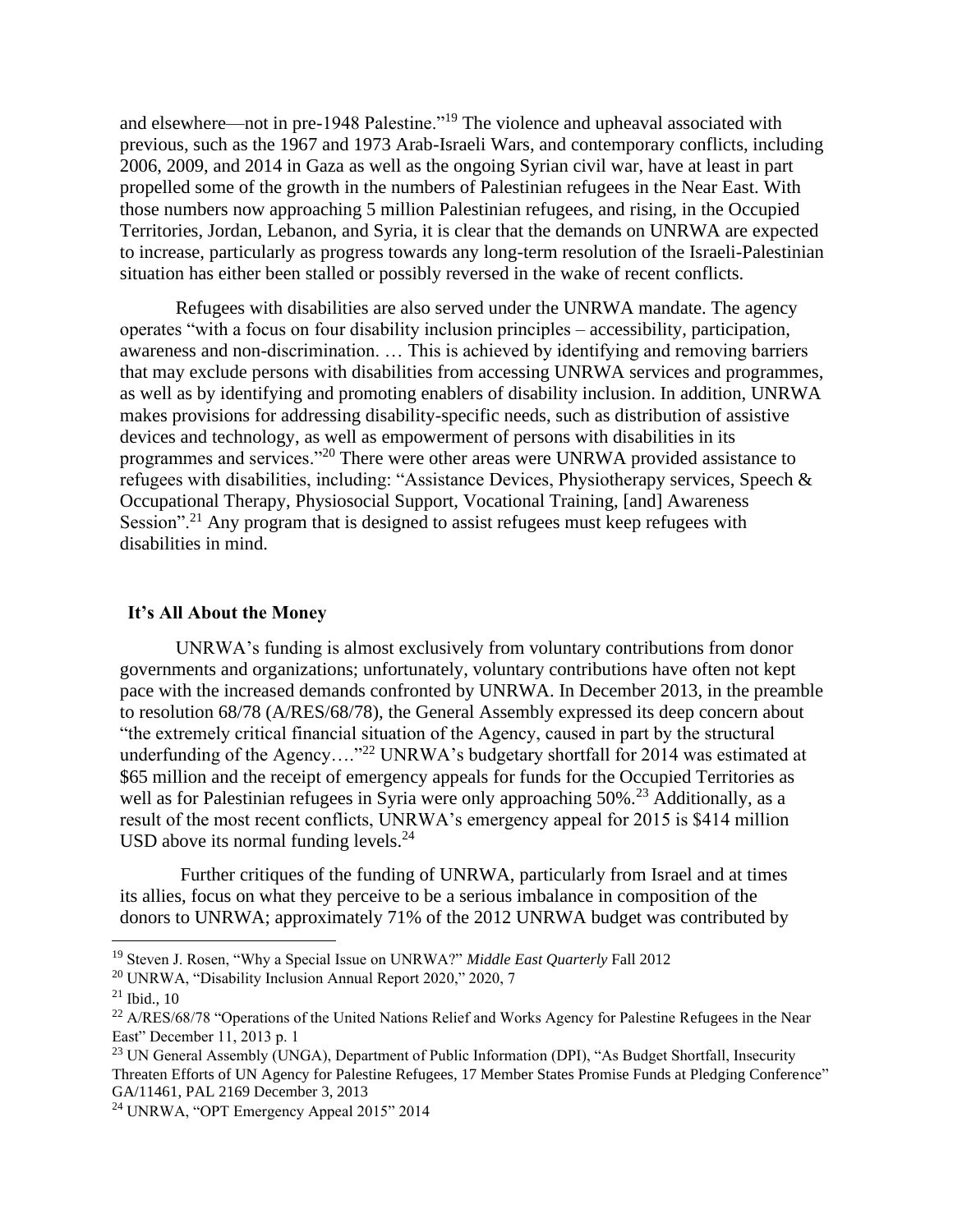the United States, the European Union (EU), the United Kingdom (UK), Sweden, Norway, Germany, the Netherlands and Japan, with the 2 leading Muslim country contributors being Saudi Arabia at #15 and Turkey at #18.<sup>25</sup> As a result of the 6-fold growth in the number of refugees that UNRWA assists as well as rising costs for the array of services that UNRWA provides, spending per refugee has declined in recent years from approximately \$200 per refugee in 1975 to \$110 per refugee in 2014.<sup>26</sup> Increasing the number of contributing states as well as the totals of the contributions will be fundamental, particularly given the likelihood that the demands faced by UNRWA and the millions of people that it serves will not lessen within the next few years at least. Delegates to the General Assembly Fourth Committee would be best served elaborating steps to increase voluntary contributions to UNRWA, including its emergency appeals, rather than attempt to impose any form of annual assessment.

#### **COVID-19's Impact**

In light of the COVID-19 pandemic, UNRWA held numerous flash-funding campaigns to raise stuffiest funds that would support medical services in agency-run refugee camps. UNRWA predicted that they would require "\$21 million to provide health and hospitalization services to Palestine refugees impacted by COVID-19" as well as "\$44 million to provide cash and food assistance to Palestine refugees impacted by COVID-19".<sup>27</sup> (See Chart A for COVID-19 figures provided by UNRWA).

UNRWA states that "Health systems across UNRWA areas of operation are under pressure, and cases have been reported in all fields. On 24 August, the first reported cases of local transmission of COVID-19 were reported in Gaza. The epidemiological situation has also deteriorated recently in West Bank, Syria and Lebanon, with rapid increases in the number of active COVID-19 cases and overstretched or limited response capacities to cope with the escalation."<sup>28</sup> Because refugee populations are already some of the most vulnerable in the world, funding-deficits must not be the reason that refugees go without access to oxygen, clean water, food, medical supplies (e.g. PPE), and education.

The disruption of UNRWA-administered cannot be understated. "From March 2020 until the end of the 2019/2020 school year, all 709 UNRWA schools, eight vocational/educational training centres (VTC) and two teacher training facilities were closed due to COVID- 19 and in line with host governments instructions in each field of operation. This affected 533,342 school children, 8,270 VTC trainees and 1,840 university students as well as 20,146 education staff."<sup>29</sup> With over half a million children now a year behind in their education, UNRWA is rapidly developing plans to ensure that children return to school safely as soon as possible. With children now just beginning to be vaccinated in the developed West,

<sup>25</sup> Timon Dias, "The UNRWA Dilemma" *GatestoneInstitute* September 17, 2013

<sup>&</sup>lt;sup>26</sup> UNRWA, "Frequently asked questions" 2014.

<sup>27</sup> "UNRWA COVID-19 APPEAL AUGUST- DECEMBER 2020," September 2, 2020 at https://www.unrwa.org/resources/emergency-appeals/unrwa-covid-19-appeal-august-december-2020 <sup>28</sup> "UNRWA COVID-19 APPEAL AUGUST- DECEMBER 2020," 2020,

[https://www.unrwa.org/sites/default/files/content/resources/unrwa\\_covid-19\\_appeal\\_august-\\_december\\_2020.pdf,](https://www.unrwa.org/sites/default/files/content/resources/unrwa_covid-19_appeal_august-_december_2020.pdf) p. 5

 $29$  Ibid., 8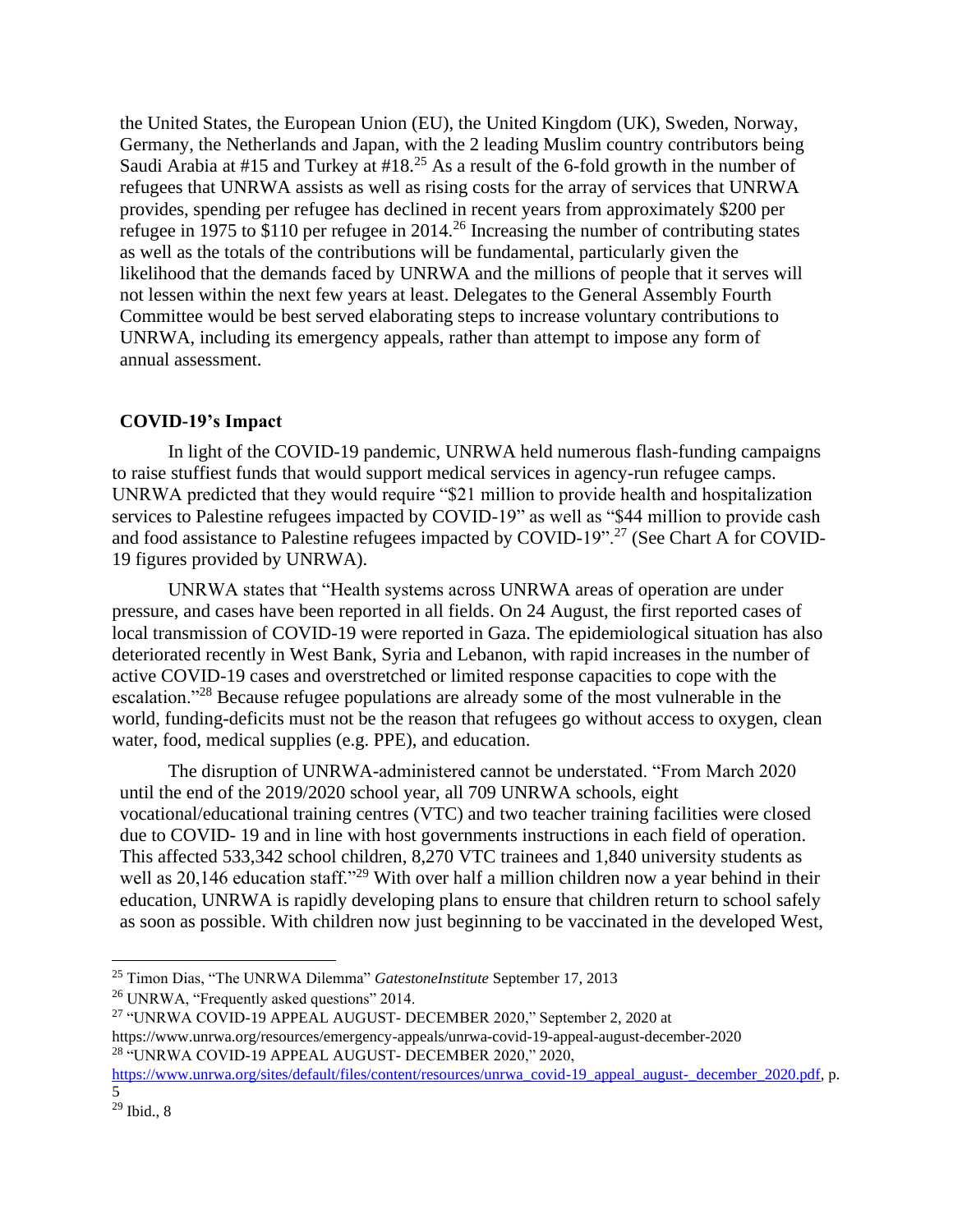these children may not see vaccines for years to come. With this health intervention not available, it has become necessary for UNRWA to implement a strategy of "physical distancing and healthy hygiene practices in all UNRWA education facilities."<sup>30</sup> This also means a continued combination of remote learning and in-person instruction.<sup>31</sup> Delegates are challenged to ensure that schools have adequate funding; are safe for children, staff, and faculty to operate within; that children without access to internet are able to receive remote instruction; all the while allowing schools to become centers of humanitarian intervention by providing health checks, food, and social services to children most in need.

## **Conclusion**

Controversies about UNRWA's mandate, operations and staffing remain salient concerns for the Palestinian refugees, interested states, and the international community as a whole. In their deliberations, delegates to the General Assembly Fourth Committee will be afforded an excellent opportunity to directly address these controversies as well channel their collective efforts into elaborating and implementing solutions to improve the overall efficacy of UNRWA.

## **Guiding Questions for Debate**

Does your country currently host any Palestinian refugees? If so, are these Palestinian refugees supported by UNRWA or related agencies and initiatives?

Does the mandate of UNRWA need to be updated or revised? If so, what aspects of the mandate should be revised most immediately and in what manner?

Does your country provide voluntary contributions to UNRWA? How might countries that are not currently contributing to UNRWA be effectively persuaded to contribute?

 $30$  Ibid.

<sup>31</sup> Ibid.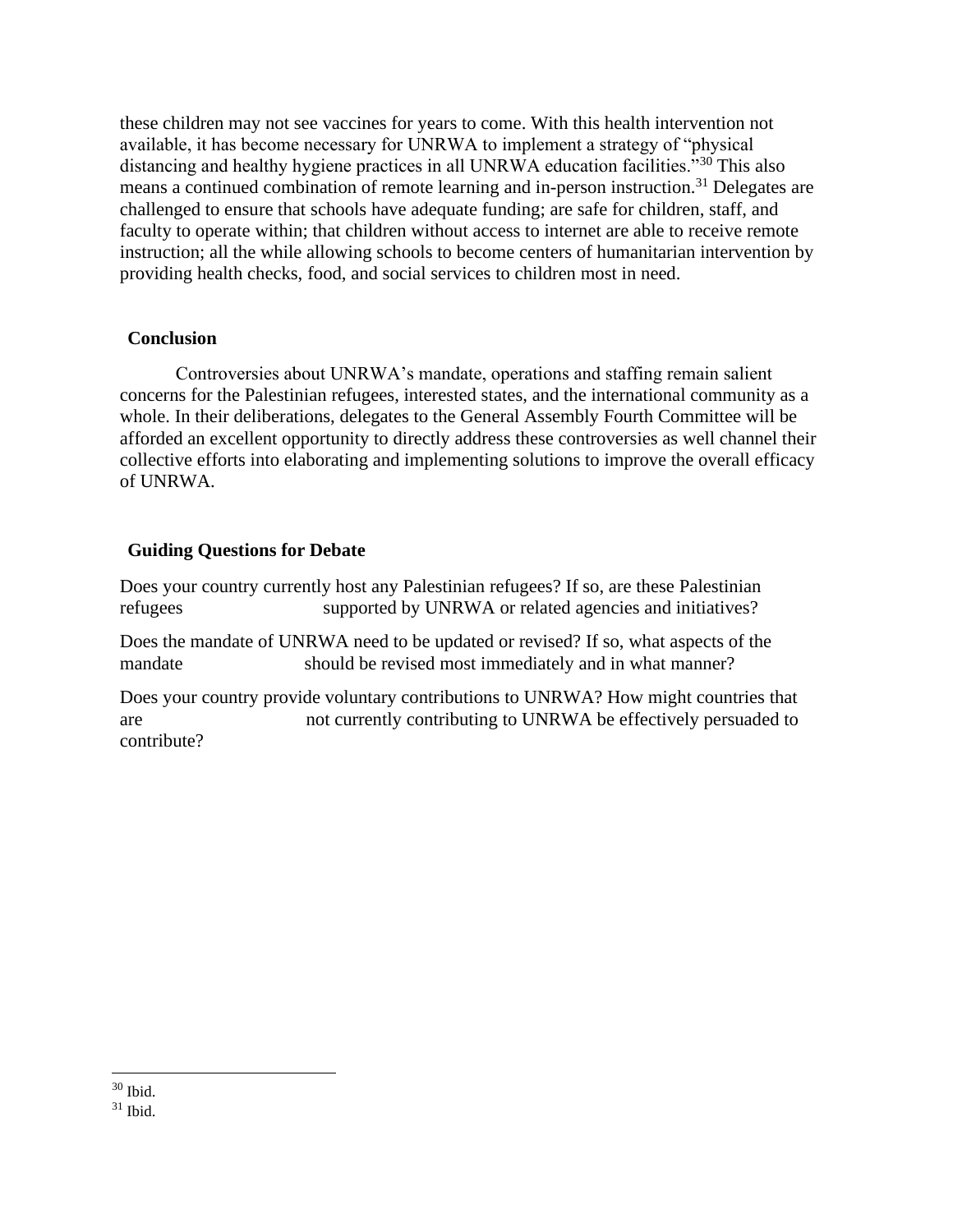## **Resource Review**

## **United Nations Documents**

United Nations General Assembly. "Assistance to Palestine Refugees A/RES/302 (IV)." December 8, 1949.<https://www.unrwa.org/sites/default/files/302%20%28IV%29.pdf>

This General Assembly resolution created UNRWA and provided for the initial mandate of the Relief Works Agency. Delegates are requested to pay attention to the ways the General Assembly allocates funding for UNRWA initiatives, promotes cooperation between existing UN-agencies to assist UNRWA activities, and establishes key UNRWA posts (e.g., the Director) along with concurrent responsibilities.

United Nations General Assembly. "The right of the Palestinian people to self-determination A/RES/75/172." 28 December 2020 [https://www.un.org/unispal/document/the-right-of-the](https://www.un.org/unispal/document/the-right-of-the-palestinian-people-to-self-determination-ga-resolution-a-res-75-172/)[palestinian-people-to-self-determination-ga-resolution-a-res-75-172/](https://www.un.org/unispal/document/the-right-of-the-palestinian-people-to-self-determination-ga-resolution-a-res-75-172/)

The latest UNGA resolution to "reaffirm[] the right of the Palestinian people to selfdetermination, including the right to their independent State of Palestine." This resolution is important for delegates in their research for the basis in international law upon which the UNGA establishes their reaffirmation of Palestinian sovereignty.

United Nations General Assembly. "Operations of the United Nations Relief and Works Agency for Palestine Refugees in the Near East A/RES/75/94." 18 December 2020 [https://www.un.org/unispal/document/operations-of-the-united-nations-relief-works-agency-for](https://www.un.org/unispal/document/operations-of-the-united-nations-relief-works-agency-for-palestine-refugees-in-the-near-east-ga-resolution-a-res-75-94/)[palestine-refugees-in-the-near-east-ga-resolution-a-res-75-94/](https://www.un.org/unispal/document/operations-of-the-united-nations-relief-works-agency-for-palestine-refugees-in-the-near-east-ga-resolution-a-res-75-94/)

This all-encompassing resolution addresses the current work of UNRWA and the ways in which the future work of UNRWA will be guided. Delegates are encouraged to read this resolution before writing their background guides to understand more thoroughly how UNRWA's work can be improved and what UNRWA's work entails before entering into debate.

United Nations General Assembly. "Assistance to the Palestinian People A/RES/75/126." 11 December 2020. [https://www.un.org/unispal/document/assistance-to-the-palestinian-people-ga](https://www.un.org/unispal/document/assistance-to-the-palestinian-people-ga-resolution-a-res-75-126/)[resolution-a-res-75-126/](https://www.un.org/unispal/document/assistance-to-the-palestinian-people-ga-resolution-a-res-75-126/)

This resolution discusses the varied ways that the UN system provides support to the Palestinian people through humanitarian interventions. This resolution was passed before the outbreak of COVID-19 and so does not include updates regarding the UN's work to combat COVID-19 in UNRWA's field operations. This resolution is important for delegates to read because it discusses ways that the UN-system and member states can still provide more assistance to the Palestinian people.

United Nations General Assembly. "Situation of human rights in the Palestinian territories occupied since 1967 A/72/556." 23 October 2017.